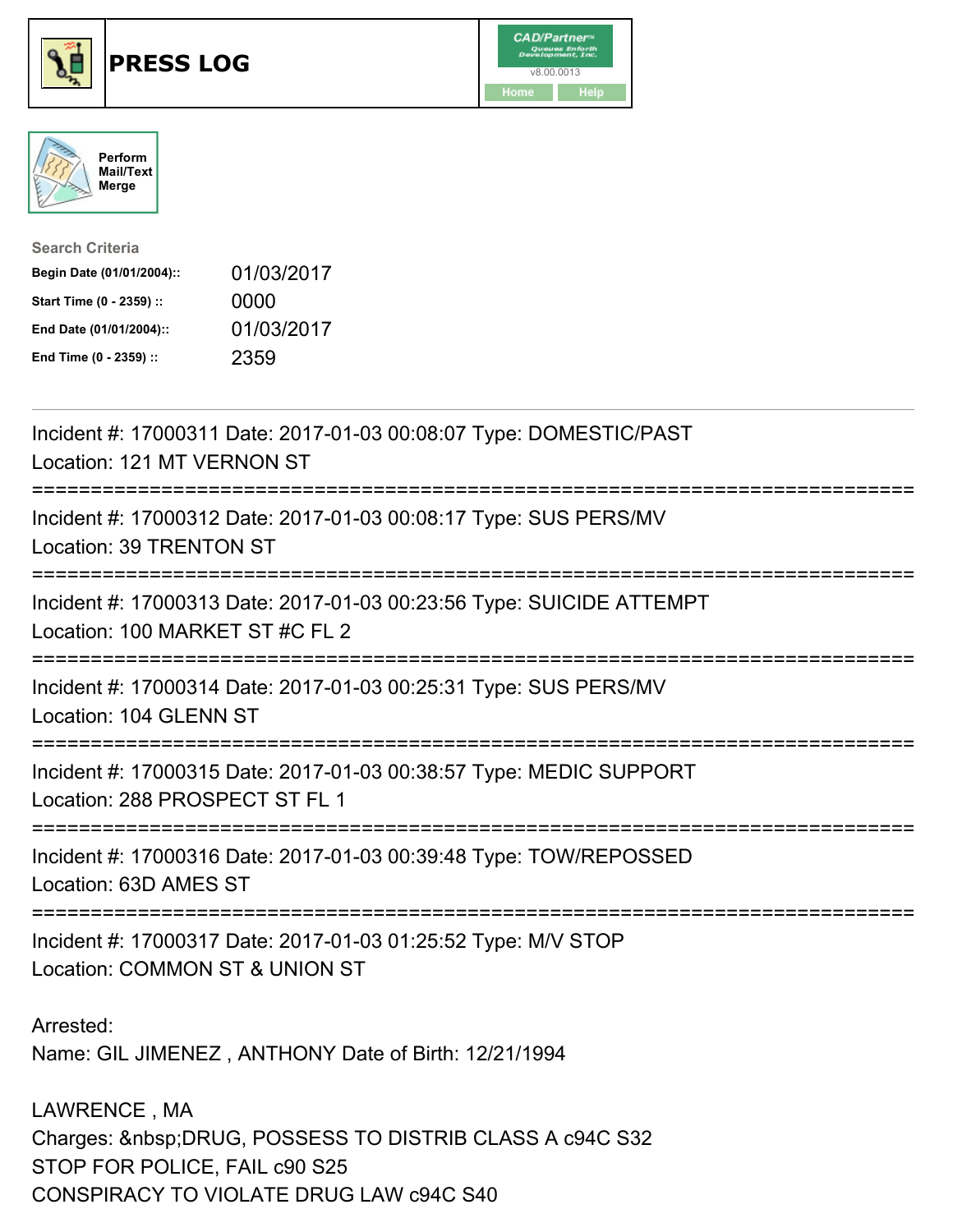| HEROIN/MORPHINE/OPIUM, TRAFFICKING IN c94C S32E                                                                                                                             |
|-----------------------------------------------------------------------------------------------------------------------------------------------------------------------------|
| Incident #: 17000318 Date: 2017-01-03 01:30:38 Type: HIT & RUN M/V<br>Location: 4 WASHINGTON WY<br>:============================                                            |
| Incident #: 17000319 Date: 2017-01-03 01:31:28 Type: M/V STOP<br>Location: LEBANON ST & WHITE ST                                                                            |
| Incident #: 17000320 Date: 2017-01-03 01:33:16 Type: M/V STOP<br>Location: ESSEX ST & FRANKLIN ST<br>====================================<br>:============================= |
| Incident #: 17000321 Date: 2017-01-03 01:42:05 Type: M/V STOP<br>Location: MYRTLE CT & MYRTLE ST                                                                            |
| Incident #: 17000322 Date: 2017-01-03 01:43:59 Type: M/V STOP<br>Location: BROADWAY & HAVERHILL ST                                                                          |
| Incident #: 17000323 Date: 2017-01-03 01:49:53 Type: STOL/MV/PAS<br>Location: 16 EXETER ST                                                                                  |
| Incident #: 17000324 Date: 2017-01-03 02:00:24 Type: M/V STOP<br>Location: ANDOVER ST & WINTHROP AV                                                                         |
| Incident #: 17000325 Date: 2017-01-03 02:14:58 Type: A&B PAST<br>Location: 50 CEDAR ST<br>-----------------------                                                           |
| Incident #: 17000326 Date: 2017-01-03 03:12:26 Type: M/V STOP<br>Location: 200 COMMON ST                                                                                    |
| Incident #: 17000327 Date: 2017-01-03 03:18:40 Type: BUILDING CHK<br>Location: HIDALGO MULTI SERVICE / 169 S UNION ST                                                       |
| Incident #: 17000328 Date: 2017-01-03 04:00:00 Type: B&E/MV/PAST<br>Location: 4 INMAN ST                                                                                    |
| =======================<br>Incident #: 17000329 Date: 2017-01-03 05:15:45 Type: SUS PERS/MV<br>Location: 45 BROADWAY                                                        |
| Incident #: 17000330 Date: 2017-01-03 05:31:54 Type: M/V STOP<br>Location: ESSEX ST & JACKSON ST                                                                            |
| Incident #: 17000331 Date: 2017-01-03 06:18:44 Type: SUS PERS/MV                                                                                                            |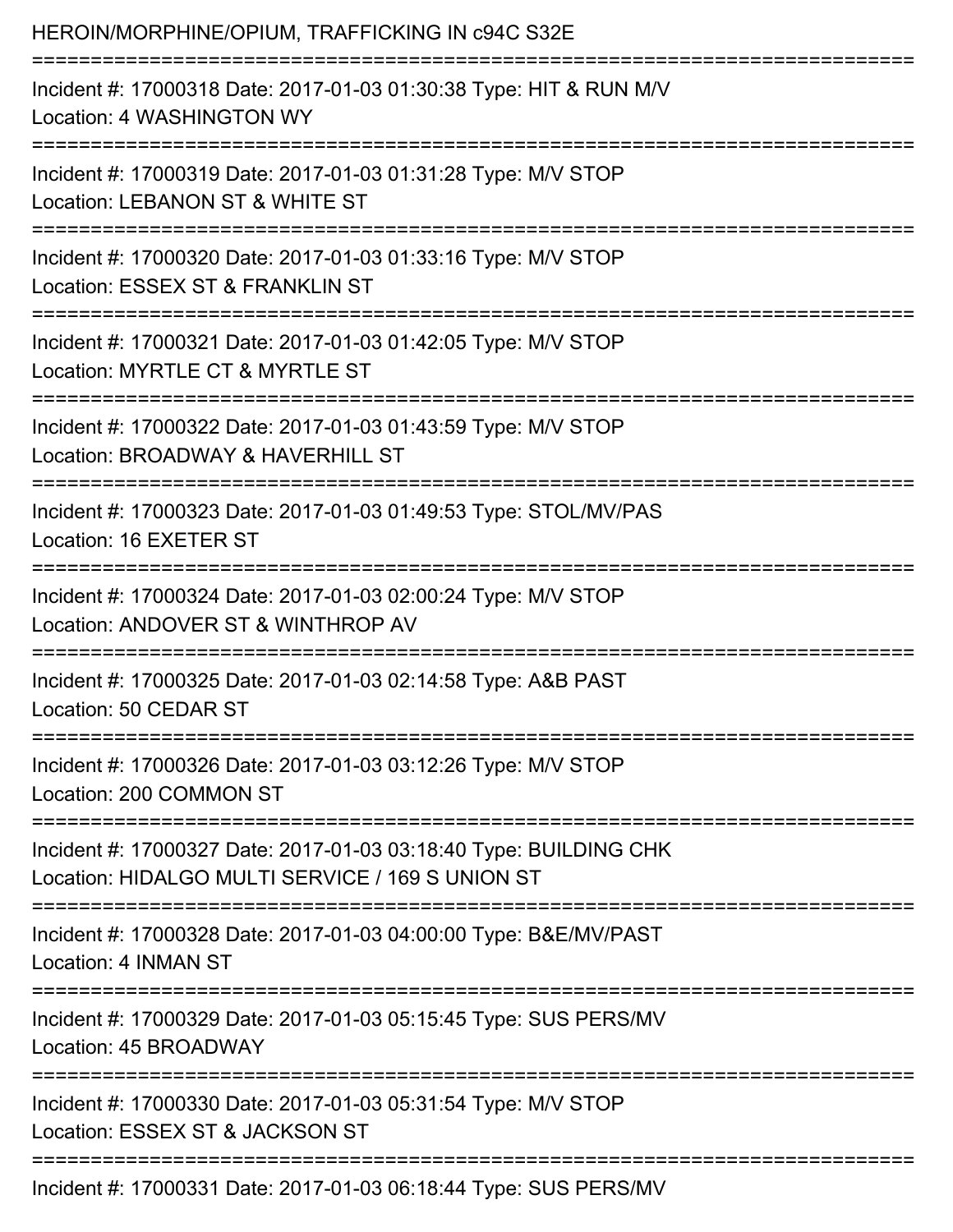=========================================================================== Incident #: 17000332 Date: 2017-01-03 07:00:12 Type: M/V STOP Location: BEACON ST & GLENN ST =========================================================================== Incident #: 17000333 Date: 2017-01-03 07:06:18 Type: M/V STOP Location: BROADWAY & ESSEX ST =========================================================================== Incident #: 17000334 Date: 2017-01-03 07:31:51 Type: M/V STOP Location: HAMPSHIRE ST & LOWELL ST =========================================================================== Incident #: 17000335 Date: 2017-01-03 07:38:32 Type: M/V STOP Location: HAMPSHIRE ST & LOWELL ST =========================================================================== Incident #: 17000336 Date: 2017-01-03 07:47:20 Type: CK WELL BEING Location: 520 MT VERNON ST Arrested: Name: TUCKER , JOSEPH Date of Birth: 08/15/1985 LAWRENCE , MA Charges: LICENSE REVOKED AS HTO, OPERATE MV WITH c90 S23 STOP FOR POLICE, FAIL c90 S25 RECKLESS OPERATION OF MOTOR VEHICLE c90 S24 =========================================================================== Incident #: 17000337 Date: 2017-01-03 07:51:11 Type: HIT & RUN M/V Location: 208 FERRY ST =========================================================================== Incident #: 17000338 Date: 2017-01-03 07:58:25 Type: ALARMS Location: 60 ISLAND ST =========================================================================== Incident #: 17000339 Date: 2017-01-03 07:58:40 Type: M/V STOP Location: MERRIMACK ST & PARKER ST =========================================================================== Incident #: 17000340 Date: 2017-01-03 08:08:48 Type: SUS PERS/MV Location: BURKE ST & NEWTON ST =========================================================================== Incident #: 17000341 Date: 2017-01-03 08:38:35 Type: MEDIC SUPPORT Location: 100 ALLSTON ST =========================================================================== Incident #: 17000342 Date: 2017-01-03 08:39:25 Type: B&E/MV/PAST Location: 4 INMAN ST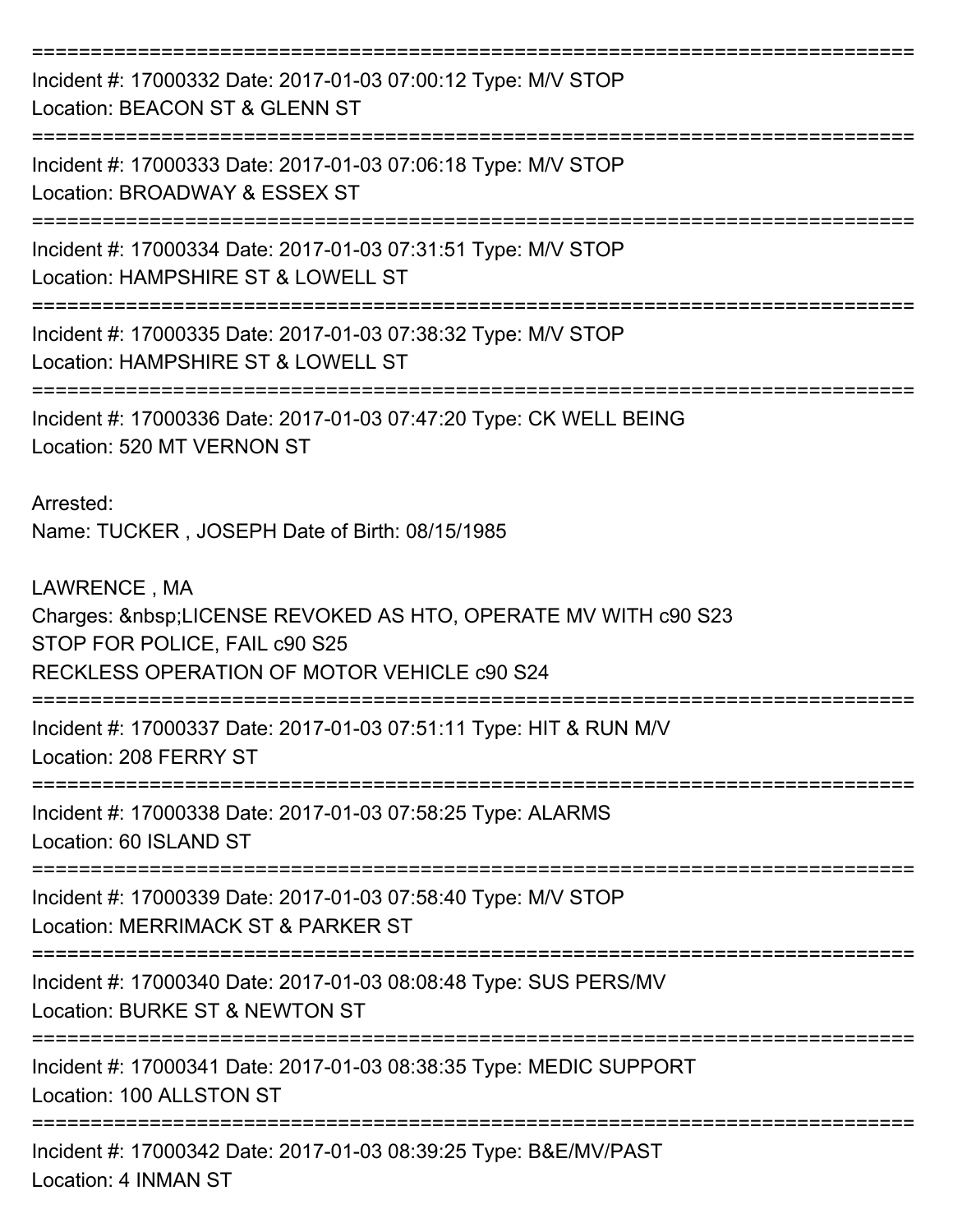| Incident #: 17000344 Date: 2017-01-03 08:54:29 Type: MEDIC SUPPORT<br>Location: 21 TREMONT ST                                                                        |
|----------------------------------------------------------------------------------------------------------------------------------------------------------------------|
| Incident #: 17000343 Date: 2017-01-03 08:55:03 Type: SUS PERS/MV<br>Location: 101 OLIVE AV                                                                           |
| Incident #: 17000345 Date: 2017-01-03 09:19:37 Type: WARRANT SERVE<br>Location: 7 EASTON ST #APT1F<br>===================================                            |
| Incident #: 17000346 Date: 2017-01-03 09:22:00 Type: LIC PLATE STO<br>Location: 133 HAVERHILL ST #2D                                                                 |
| Incident #: 17000347 Date: 2017-01-03 09:23:59 Type: B&E/PAST<br>Location: GLCAC / 581 ANDOVER ST<br>------------------                                              |
| Incident #: 17000348 Date: 2017-01-03 09:26:16 Type: M/V STOP<br>Location: BROADWAY & LOWELL ST<br>:========================<br>==================================== |
| Incident #: 17000349 Date: 2017-01-03 09:27:59 Type: INVEST CONT<br>Location: 30/32 MARGIN ST                                                                        |
| Incident #: 17000352 Date: 2017-01-03 09:29:11 Type: HIT & RUN M/V<br><b>Location: MYRTLE ST</b>                                                                     |
| Incident #: 17000350 Date: 2017-01-03 09:29:24 Type: COURT DOC SERVE<br>Location: 27 BROOK ST                                                                        |
| Incident #: 17000351 Date: 2017-01-03 09:31:55 Type: TOW OF M/V<br>Location: 48 MEDFORD ST                                                                           |
| Incident #: 17000353 Date: 2017-01-03 09:37:46 Type: TOW OF M/V<br>Location: 27 BOWDOIN ST                                                                           |
| Incident #: 17000354 Date: 2017-01-03 09:38:32 Type: 209A/SERVE<br>Location: 138 SARATOGA ST                                                                         |
| Incident #: 17000355 Date: 2017-01-03 09:40:24 Type: MEDIC SUPPORT<br>Location: IGLESIA CRISTO MISIONER / 620 ESSEX ST FL 2NDFL                                      |
| Incident #: 17000356 Date: 2017-01-03 09:42:32 Type: A&B D/W PAST<br>Location: 30 PHILLIPS ST                                                                        |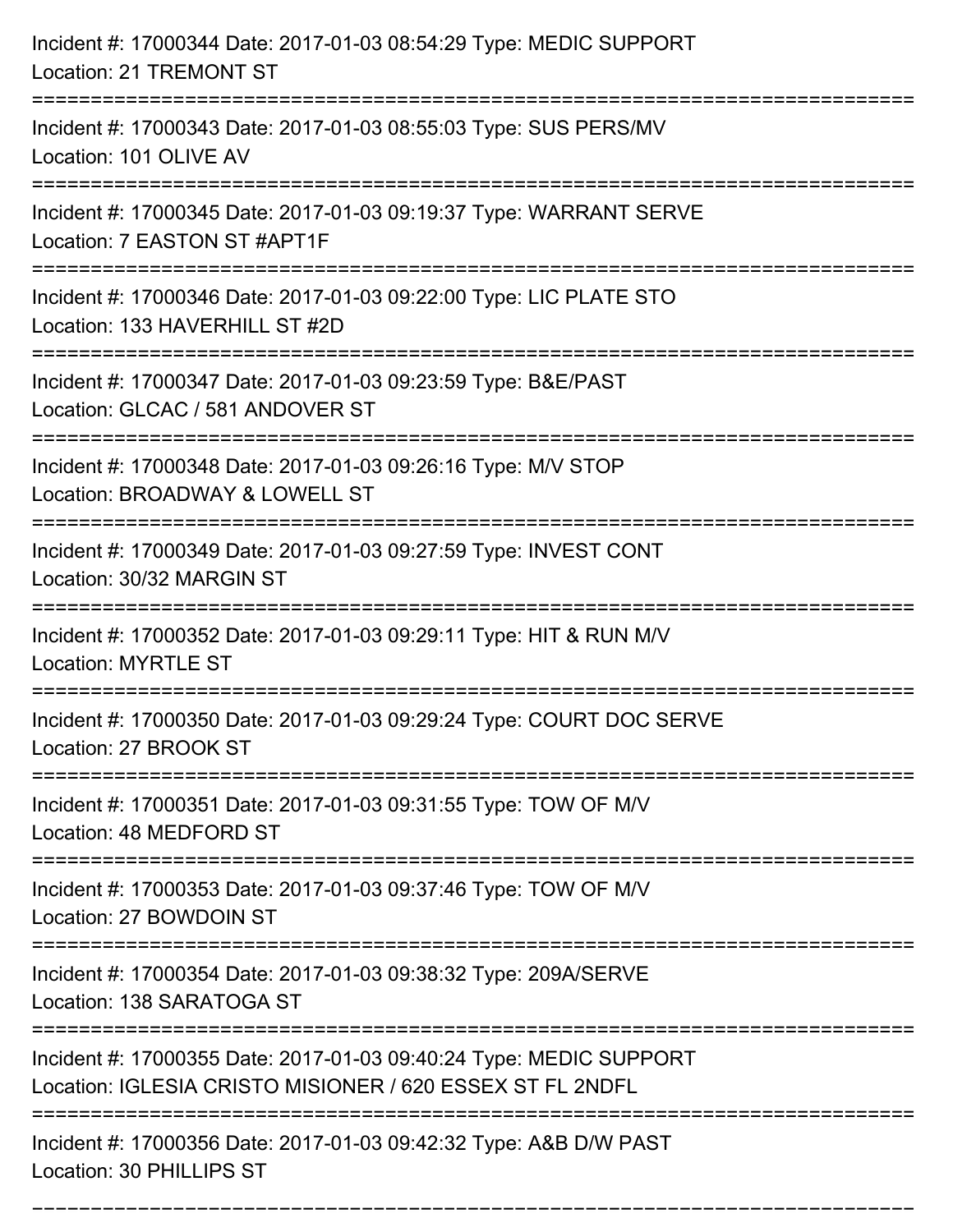| Incident #: 17000357 Date: 2017-01-03 09:46:26 Type: TOW OF M/V<br>Location: 210 MERRIMACK ST                                                                                                                                                                                                                                                                                                                                                                                                                                        |
|--------------------------------------------------------------------------------------------------------------------------------------------------------------------------------------------------------------------------------------------------------------------------------------------------------------------------------------------------------------------------------------------------------------------------------------------------------------------------------------------------------------------------------------|
| Incident #: 17000358 Date: 2017-01-03 09:47:07 Type: KEEP PEACE<br>Location: 120 COLONIAL RD<br>==============================<br>======================================                                                                                                                                                                                                                                                                                                                                                             |
| Incident #: 17000359 Date: 2017-01-03 10:01:31 Type: M/V STOP<br>Location: 228 S UNION ST                                                                                                                                                                                                                                                                                                                                                                                                                                            |
| Arrested:<br>Name: NELSON, ROBERT Date of Birth: 05/04/1965<br>Address: 231 JACKSON ST<br>LAWRENCE, MA<br>Charges:  FUGITIVE FROM JUSTICE ON GOV'S WARRANT c276 S19<br>Name: SANTANA VASQUEZ, HECTOR Date of Birth: 02/17/1984<br>Address: 231 JACKSON ST<br>LAWRENCE, MA<br>Charges:  DRUG, POSSESS TO DISTRIB CLASS B c94C S32A<br>Name: GUERRERO LUGO, FRANCIS Date of Birth: 12/03/1980<br>Address: 231 JACKSON ST<br>LAWRENCE, MA<br>Charges:  DRUG, POSSESS TO DISTRIB CLASS B c94C S32A<br>---------------------------------- |
| Incident #: 17000360 Date: 2017-01-03 10:02:30 Type: TOW OF M/V<br>Location: MILTON ST & PROVIDENCE ST                                                                                                                                                                                                                                                                                                                                                                                                                               |
| Incident #: 17000361 Date: 2017-01-03 10:03:17 Type: M/V STOP<br>Location: 344 S UNION ST                                                                                                                                                                                                                                                                                                                                                                                                                                            |
| Incident #: 17000362 Date: 2017-01-03 10:05:27 Type: M/V STOP<br>Location: 130 PARKER ST                                                                                                                                                                                                                                                                                                                                                                                                                                             |
| Incident #: 17000363 Date: 2017-01-03 10:06:28 Type: SUS PERS/MV<br>Location: 372 PARK ST                                                                                                                                                                                                                                                                                                                                                                                                                                            |
| Incident #: 17000364 Date: 2017-01-03 10:07:43 Type: MEDIC SUPPORT<br>Location: 355 PARK ST                                                                                                                                                                                                                                                                                                                                                                                                                                          |
| Incident #: 17000365 Date: 2017-01-03 10:09:39 Type: M/V STOP<br>Location: 113 S UNION ST                                                                                                                                                                                                                                                                                                                                                                                                                                            |
| Incident #: 17000366 Date: 2017 01 03 10:13:57 Type: MAI STOD                                                                                                                                                                                                                                                                                                                                                                                                                                                                        |

Incident #: 17000366 Date: 2017-01-03 10:13:57 Type: M/V STOP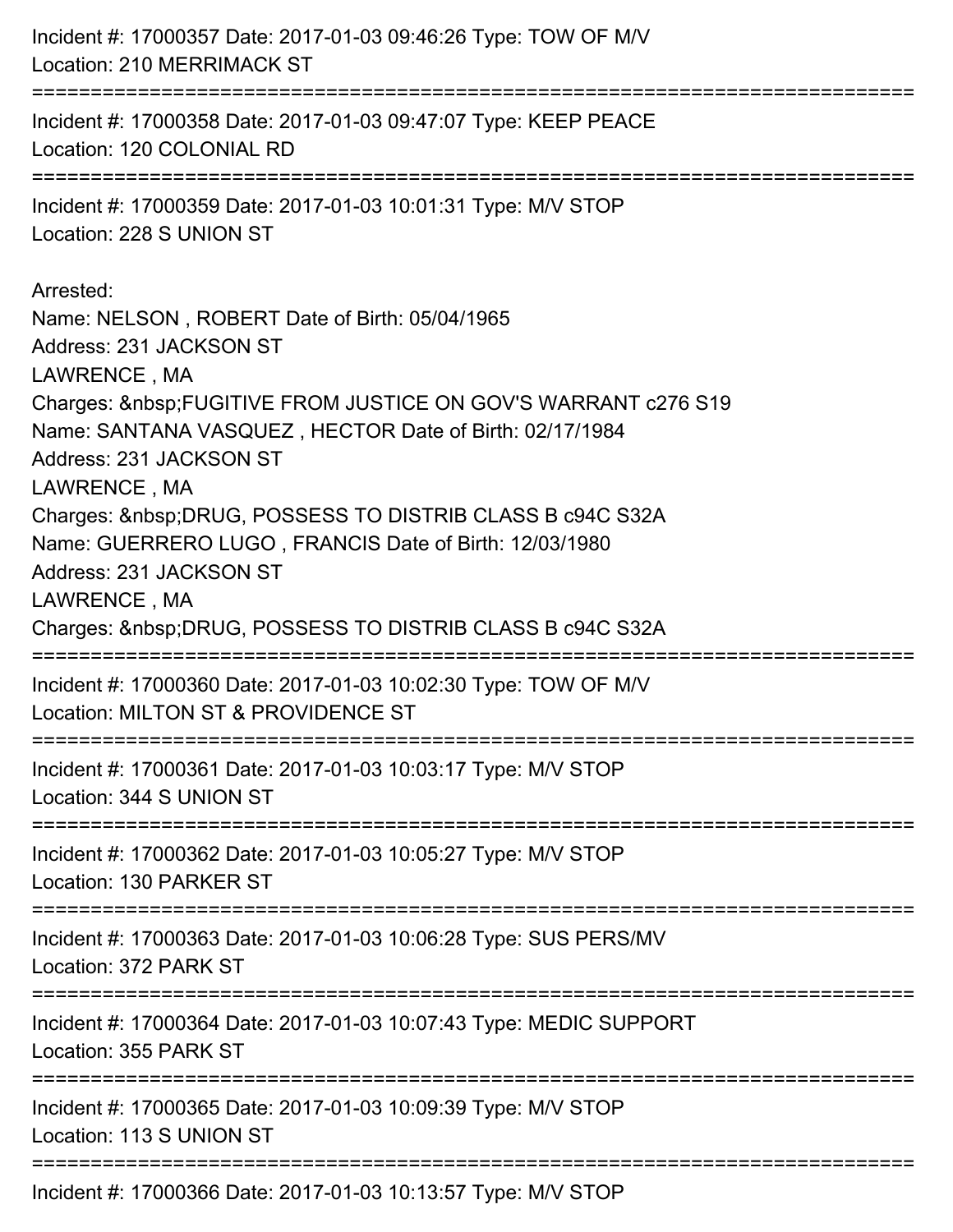| Incident #: 17000367 Date: 2017-01-03 10:18:37 Type: COURT DOC SERVE<br>Location: 143 ANDOVER ST                                                                                                                                                   |
|----------------------------------------------------------------------------------------------------------------------------------------------------------------------------------------------------------------------------------------------------|
| Incident #: 17000369 Date: 2017-01-03 10:26:13 Type: SUS PERS/MV<br>Location: BURGER KING / 187 BROADWAY                                                                                                                                           |
| Incident #: 17000368 Date: 2017-01-03 10:26:47 Type: TOW OF M/V<br>Location: 26 FLORENCE AV                                                                                                                                                        |
| Arrested:<br>Name: GONZALEZ-AGOSTO, JONATHAN Date of Birth: 05/31/1994<br>Address: 86 SALEM ST<br>LAWRENCE, MA<br>Charges:  DRUG, DISTRIBUTE CLASS A c94C S32<br><b>RESISTING ARREST c268 S32B</b><br><b>B&amp;E NIGHTTIME FOR FELONY c266 S16</b> |
| Incident #: 17000370 Date: 2017-01-03 10:33:42 Type: COURT DOC SERVE<br>Location: 378 PARK ST                                                                                                                                                      |
| Incident #: 17000371 Date: 2017-01-03 10:41:17 Type: LIC PLATE STO<br>Location: 381 CHESTNUT ST                                                                                                                                                    |
| Incident #: 17000372 Date: 2017-01-03 10:47:29 Type: M/V STOP<br>Location: EVERETT ST & SANBORN ST                                                                                                                                                 |
| Incident #: 17000373 Date: 2017-01-03 10:51:06 Type: TOW OF M/V<br>Location: 210 MERRIMACK ST                                                                                                                                                      |
| =================<br>Incident #: 17000374 Date: 2017-01-03 10:53:28 Type: COURT DOC SERVE<br>Location: 126 FRANKLIN ST                                                                                                                             |
| Incident #: 17000375 Date: 2017-01-03 10:54:15 Type: M/V STOP<br>Location: BRADFORD ST & BROADWAY                                                                                                                                                  |
| Incident #: 17000376 Date: 2017-01-03 10:54:44 Type: ASSSIT OTHER PD<br>Location: 90 LOWELL ST                                                                                                                                                     |
| Incident #: 17000377 Date: 2017-01-03 10:56:43 Type: SUS PERS/MV<br>Location: 11 BUSWELL ST                                                                                                                                                        |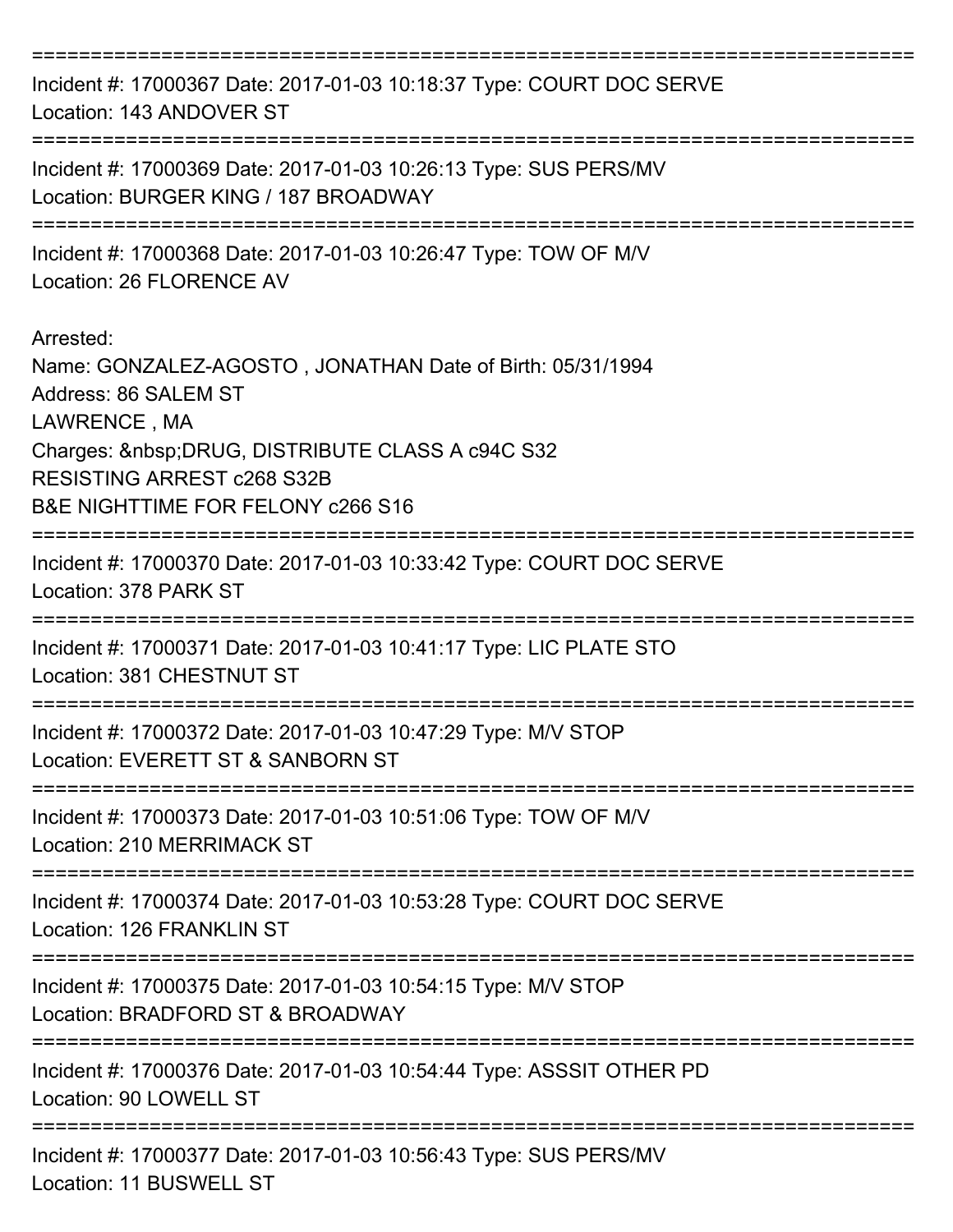| Incident #: 17000378 Date: 2017-01-03 10:59:23 Type: M/V STOP<br>Location: 87 CROSS ST                                                                   |
|----------------------------------------------------------------------------------------------------------------------------------------------------------|
| Incident #: 17000379 Date: 2017-01-03 11:04:24 Type: GENERAL SERV<br>Location: 370 BROADWAY                                                              |
| Incident #: 17000380 Date: 2017-01-03 11:05:44 Type: M/V STOP<br>Location: BRADFORD ST & FRANKLIN ST<br>:=======================                         |
| Incident #: 17000381 Date: 2017-01-03 11:06:13 Type: ANIMAL COMPL<br>Location: GUILMETTE SCHOOL / 80 BODWELL ST                                          |
| Incident #: 17000382 Date: 2017-01-03 11:15:10 Type: M/V STOP<br>Location: JEFFERSON ST & MT VERNON ST                                                   |
| Incident #: 17000383 Date: 2017-01-03 11:27:49 Type: COURT DOC SERVE<br>Location: 85 NESMITH ST                                                          |
| Incident #: 17000384 Date: 2017-01-03 11:34:28 Type: COURT DOC SERVE<br>Location: 89 NESMITH ST<br>=============================<br>==================== |
| Incident #: 17000385 Date: 2017-01-03 11:36:31 Type: ALARM/BURG<br>Location: FIRST INVEST REALTY / 316 ESSEX ST                                          |
| Incident #: 17000387 Date: 2017-01-03 11:36:56 Type: B&E/MV/PAST<br>Location: 243 ERVING AV                                                              |
| Incident #: 17000386 Date: 2017-01-03 11:37:28 Type: MAL DAMG PROG<br>Location: 153 BEACON AV #1                                                         |
| Incident #: 17000388 Date: 2017-01-03 11:49:18 Type: DISTURBANCE<br>Location: BRADFORD ST & BROADWAY                                                     |
| Incident #: 17000389 Date: 2017-01-03 11:58:57 Type: M/V STOP<br>Location: BROADWAY & LOWELL ST                                                          |
| Arrested:<br>Name: DIAZ, JAROL Date of Birth: 08/08/1989<br>Address: 2 APPLETON ST<br>LAWRENCE, MA                                                       |

===========================================================================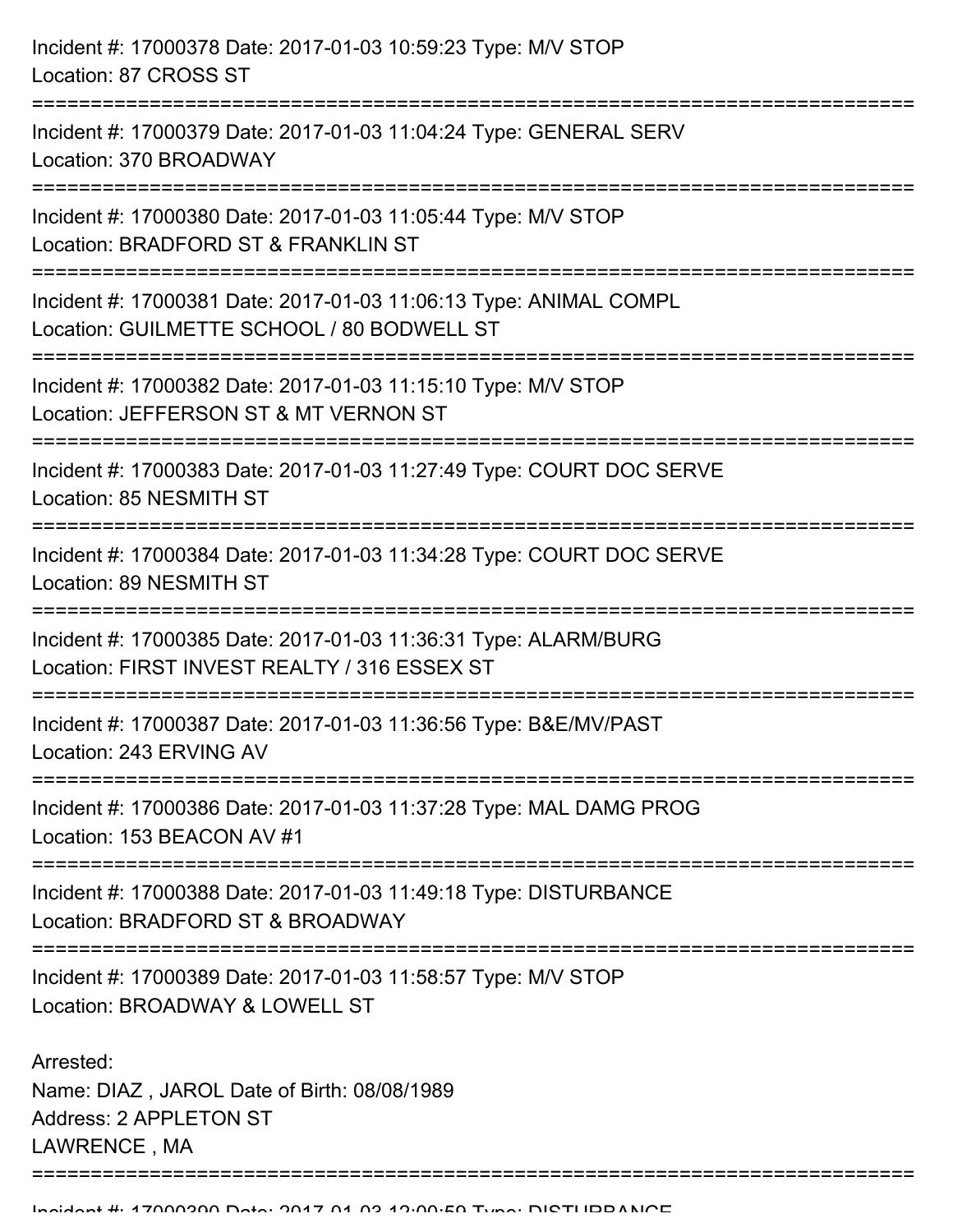| Location: AMESBURY ST & COMMON ST<br>===========================                                                                                                                                                                  |
|-----------------------------------------------------------------------------------------------------------------------------------------------------------------------------------------------------------------------------------|
| Incident #: 17000391 Date: 2017-01-03 12:07:02 Type: E911 HANGUP<br>Location: 57 JACKSON ST                                                                                                                                       |
| Incident #: 17000392 Date: 2017-01-03 12:10:04 Type: WARRANT SERVE<br>Location: 15 BIRCH ST<br>=================================                                                                                                  |
| Incident #: 17000393 Date: 2017-01-03 12:14:48 Type: INVEST CONT<br>Location: 55 WILMOT ST                                                                                                                                        |
| Incident #: 17000394 Date: 2017-01-03 12:19:10 Type: DOMESTIC/PAST<br>Location: 56 SPRINGFIELD ST #APT8 FL 3RDFL                                                                                                                  |
| Incident #: 17000395 Date: 2017-01-03 12:27:05 Type: SEIZED PROP<br>Location: OLD HIGH SCHOOL / 233 HAVERHILL ST<br>===============================                                                                               |
| Incident #: 17000396 Date: 2017-01-03 12:32:19 Type: M/V STOP<br>Location: BERKELEY ST & BRUCE ST                                                                                                                                 |
| Incident #: 17000397 Date: 2017-01-03 12:32:27 Type: AUTO ACC/NO PI<br>Location: 42 BOXFORD ST                                                                                                                                    |
| Incident #: 17000398 Date: 2017-01-03 12:53:23 Type: M/V STOP<br>Location: 62 BERKELEY ST                                                                                                                                         |
| Incident #: 17000399 Date: 2017-01-03 12:54:41 Type: AUTO ACC/NO PI<br>Location: DONOVAN LIQUORS / 175 S BROADWAY                                                                                                                 |
| Arrested:<br>Name: ORTIZ, FATIMA Date of Birth: 05/13/1986                                                                                                                                                                        |
| LAWRENCE, MA<br>Charges:   NEGLIGENT OPERATION OF MOTOR VEHICLE c90 S24<br>A&B WITH DANGEROUS WEAPON c265 S15A<br><b>MARKED LANES VIOLATION C89 S4A</b><br>A&B DOMESTIC NO 209A IN EFFECT<br>ASSAULT W/DANGEROUS WEAPON c265 S15B |
| Incident #: 17000400 Date: 2017-01-03 12:55:38 Type: M/V STOP<br>Location: 690 ESSEX ST                                                                                                                                           |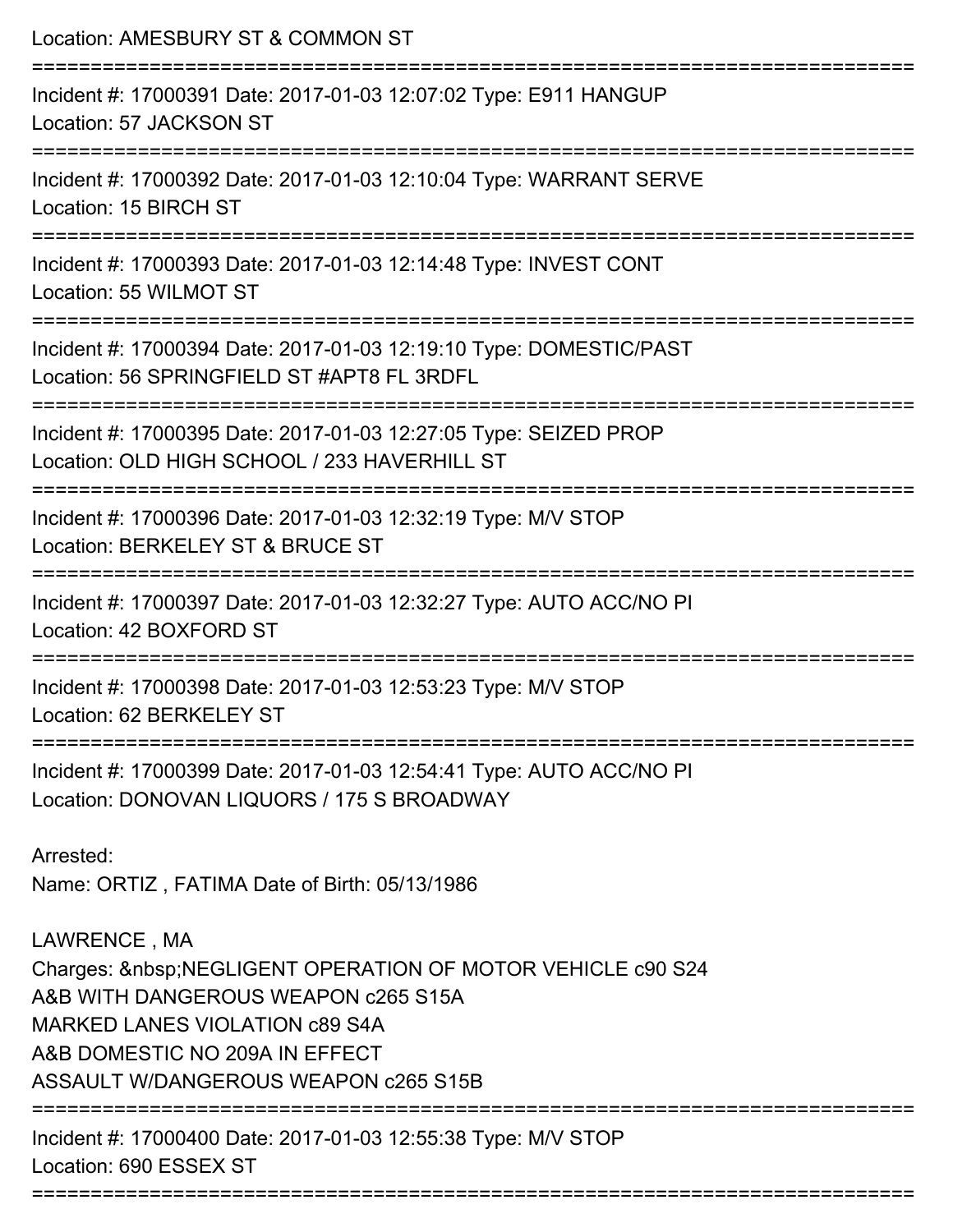Location: 399 HAMPSHIRE ST

| Incident #: 17000402 Date: 2017-01-03 13:07:54 Type: M/V STOP<br><b>Location: 100 FRANKLIN ST</b>                                                                                                                                        |
|------------------------------------------------------------------------------------------------------------------------------------------------------------------------------------------------------------------------------------------|
| Incident #: 17000403 Date: 2017-01-03 13:10:58 Type: DISTURBANCE<br>Location: 210 MERRIMACK ST #APT518                                                                                                                                   |
| Incident #: 17000404 Date: 2017-01-03 13:25:05 Type: ASSIST FIRE<br>Location: 0 BROADWAY                                                                                                                                                 |
| Incident #: 17000405 Date: 2017-01-03 13:29:28 Type: RECOV/STOL/MV<br>Location: 14 BIRCH ST                                                                                                                                              |
| Incident #: 17000406 Date: 2017-01-03 13:35:57 Type: DISTURBANCE<br>Location: 75 BROOKFIELD ST FL 3RDFL                                                                                                                                  |
| Arrested:<br>Name: RIVAS, MERCEDES Date of Birth: 11/16/1969<br>Address: 135 MARGIN ST<br>LAWRENCE, MA<br>Charges:  A&B DOMESTIC NO 209A IN EFFECT<br><b>ASSAULT W/DANGEROUS WEAPON c265 S15B</b><br>A&B WITH DANGEROUS WEAPON c265 S15A |
| Incident #: 17000407 Date: 2017-01-03 13:52:39 Type: INVEST CONT<br>Location: 65 PARK ST FL 4                                                                                                                                            |
| Incident #: 17000409 Date: 2017-01-03 14:05:09 Type: SUS PERS/MV<br>Location: BURGER KING / 187 BROADWAY                                                                                                                                 |
| Incident #: 17000408 Date: 2017-01-03 14:05:54 Type: M/V STOP<br>Location: 487 ESSEX ST                                                                                                                                                  |
| Incident #: 17000410 Date: 2017-01-03 14:16:20 Type: THREATS<br>Location: 75 BROOKFIELD ST                                                                                                                                               |
| Incident #: 17000411 Date: 2017-01-03 14:55:05 Type: AUTO ACC/NO PI<br>Location: N PARISH RD & OSGOOD ST                                                                                                                                 |
| Incident #: 17000413 Date: 2017-01-03 14:57:23 Type: MEDIC SUPPORT                                                                                                                                                                       |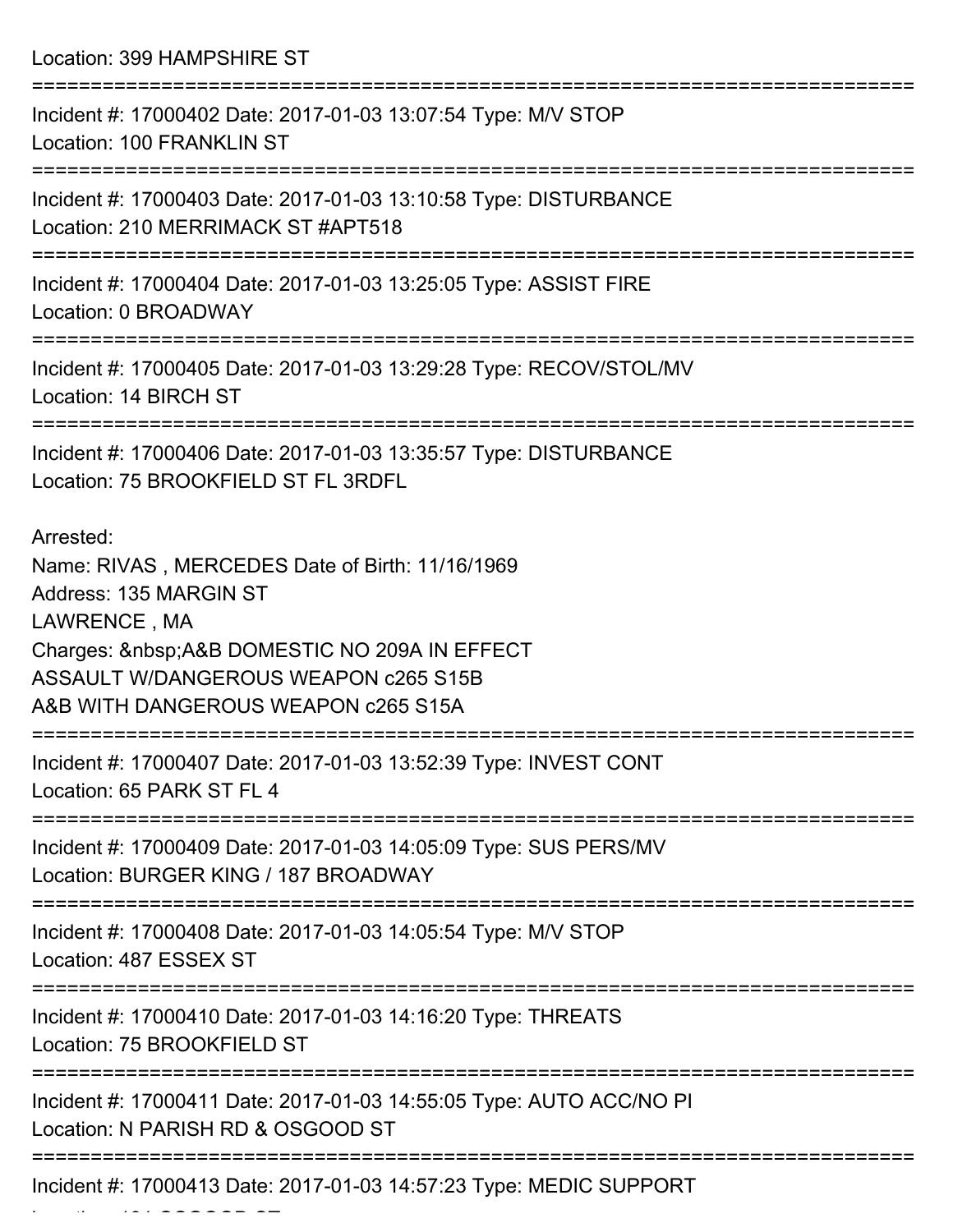| Incident #: 17000412 Date: 2017-01-03 14:57:35 Type: ALARM/BURG<br>Location: 104 GREENWOOD ST              |
|------------------------------------------------------------------------------------------------------------|
| Incident #: 17000414 Date: 2017-01-03 15:00:33 Type: STOL/MV/PAS<br>Location: 103 FARNHAM ST               |
| Incident #: 17000415 Date: 2017-01-03 15:00:47 Type: GENERAL SERV<br>Location: 45 AMES ST                  |
| Incident #: 17000416 Date: 2017-01-03 15:15:06 Type: TOW OF M/V<br>Location: ESSEX ST & FRANKLIN ST        |
| Incident #: 17000417 Date: 2017-01-03 15:17:44 Type: A&B D/W PAST<br><b>Location: HOLY FAMILY</b>          |
| Incident #: 17000419 Date: 2017-01-03 15:20:30 Type: MV/BLOCKING<br>Location: 43 E DALTON ST               |
| Incident #: 17000418 Date: 2017-01-03 15:20:41 Type: TOW OF M/V<br>Location: 231 WATER ST                  |
| Incident #: 17000420 Date: 2017-01-03 15:21:48 Type: HIT & RUN M/V<br>Location: 50 SPRUCE ST               |
| Incident #: 17000421 Date: 2017-01-03 15:31:28 Type: TOW OF M/V<br>Location: COMMON ST & FRANKLIN ST       |
| Incident #: 17000422 Date: 2017-01-03 15:37:14 Type: AUTO ACC/NO PI<br>Location: BROADWAY & PARK ST        |
| Incident #: 17000424 Date: 2017-01-03 15:38:14 Type: SUS PERS/MV<br>Location: WOODLAND ST & MARSTON ST     |
| Incident #: 17000423 Date: 2017-01-03 15:39:35 Type: MAL DAMG PROG<br>Location: 87 ALDER ST FL 1ST         |
| Incident #: 17000425 Date: 2017-01-03 15:46:51 Type: ALARM/BURG<br>Location: KENDALL RESD / 167 ANDOVER ST |
| Incident #: 17000426 Date: 2017-01-03 15:50:47 Type: DISTURBANCE                                           |

 $L = L = L$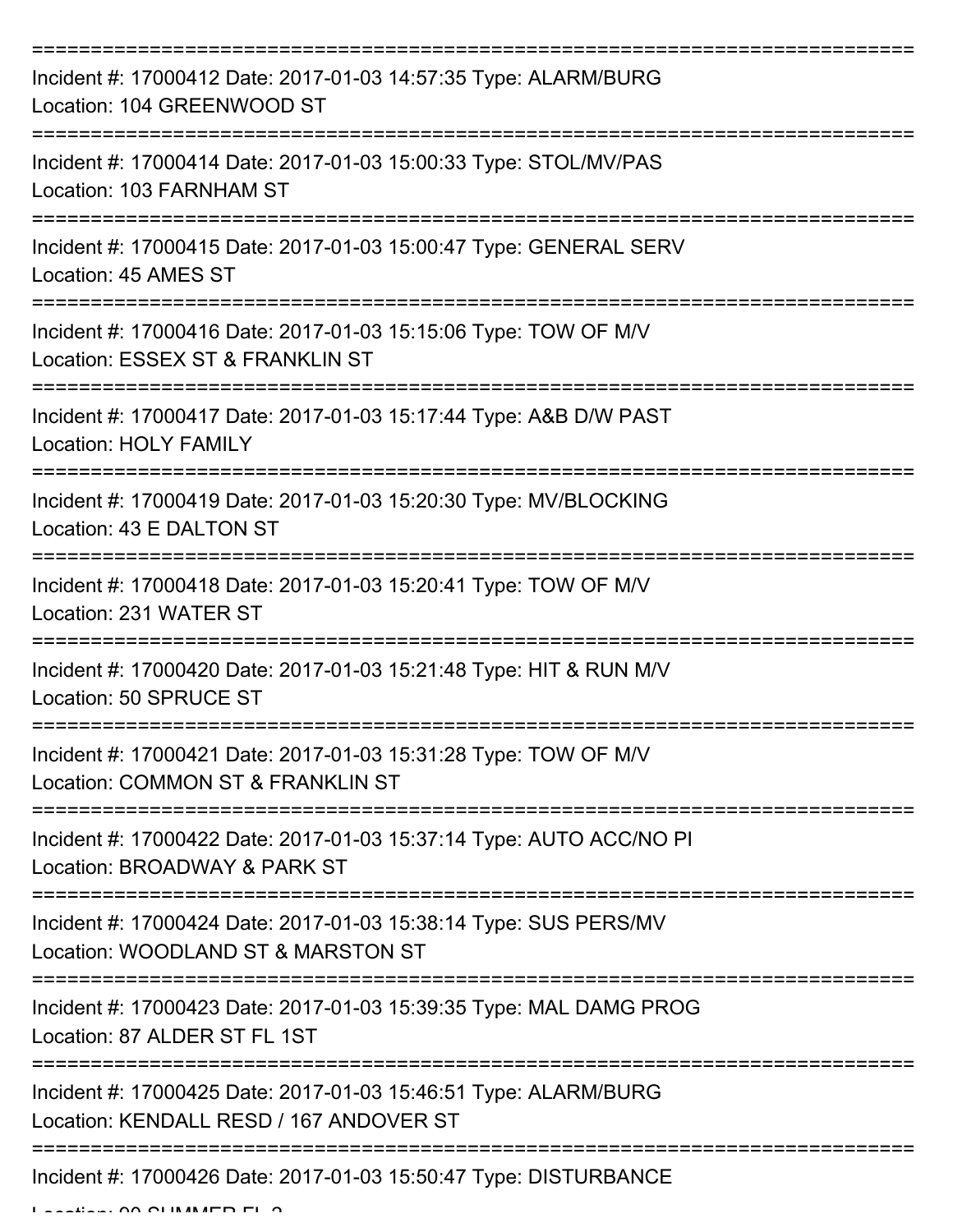| Incident #: 17000427 Date: 2017-01-03 15:52:55 Type: AUTO ACC/NO PI<br>Location: CAP / 7 BROADWAY                                        |
|------------------------------------------------------------------------------------------------------------------------------------------|
| Incident #: 17000428 Date: 2017-01-03 15:53:44 Type: TOW OF M/V<br>Location: LEA ST & TENNEY ST                                          |
| Incident #: 17000429 Date: 2017-01-03 15:57:58 Type: ALARM/BURG<br>Location: COCO RESD / 37 E PLEASANT ST                                |
| Incident #: 17000430 Date: 2017-01-03 16:05:46 Type: MEDIC SUPPORT<br>Location: AMESBURY ST & COMMON ST                                  |
| Incident #: 17000432 Date: 2017-01-03 16:08:03 Type: HIT & RUN M/V<br><b>Location: 4 LEXINGTON ST</b>                                    |
| Arrested:<br>Name: BELANGER, MELANIE Date of Birth: 06/01/1988                                                                           |
| LAWRENCE, MA<br>Charges:  DRUG, POSSESS CLASS A c94C S34<br>Name: MORGAN, JOHN Date of Birth: 07/04/1962                                 |
| LAWRENCE, MA<br>Charges:  DRUG, POSSESS CLASS A c94C S34<br>STOP/YIELD, FAIL TO c89 S9<br>Name: BRADELY, KEVIN Date of Birth: 09/14/1988 |
| LAWRENCE, MA<br>Charges:  DRUG, POSSESS CLASS A c94C S34                                                                                 |
| Incident #: 17000431 Date: 2017-01-03 16:09:29 Type: MV/BLOCKING<br>Location: 40 AMES ST                                                 |
| Incident #: 17000433 Date: 2017-01-03 16:14:53 Type: DISTURBANCE<br>Location: 488 HOWARD ST FL 2ND                                       |
| Incident #: 17000434 Date: 2017-01-03 16:19:15 Type: DISABLED MV<br>Location: HAMPSHIRE ST & LOWELL ST                                   |
| Incident #: 17000435 Date: 2017-01-03 16:26:36 Type: M/V STOP<br>Location: AMESBURY ST & HAVERHILL ST                                    |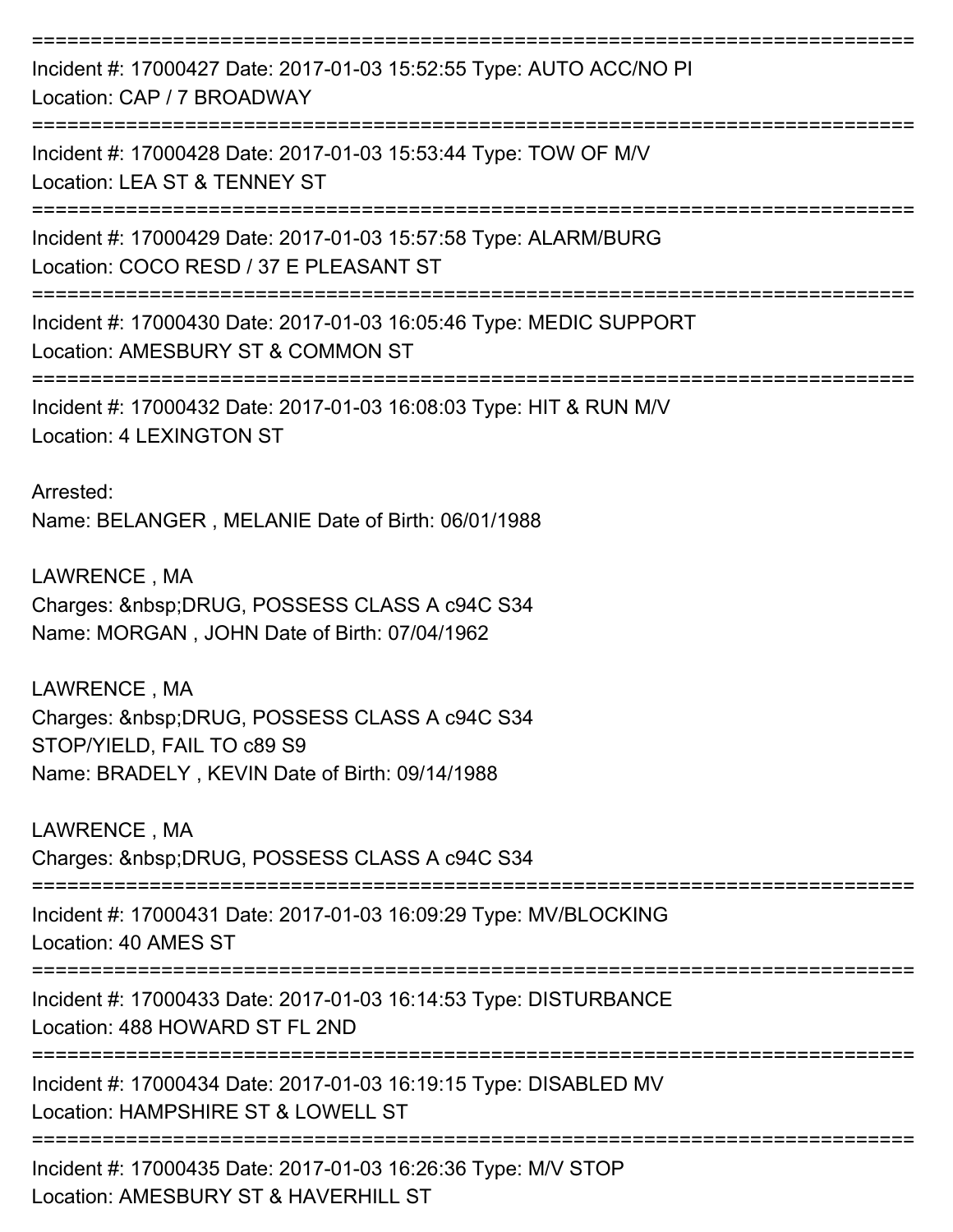| Incident #: 17000436 Date: 2017-01-03 16:58:10 Type: AUTO ACC/NO PI<br>Location: 506 MT VERNON ST<br>============     |
|-----------------------------------------------------------------------------------------------------------------------|
| Incident #: 17000437 Date: 2017-01-03 16:59:36 Type: STOL/MV/PAS<br>Location: 221 PARK ST                             |
| Incident #: 17000438 Date: 2017-01-03 17:02:08 Type: AUTO ACC/PED<br>Location: 123 LAWRENCE ST                        |
| Incident #: 17000439 Date: 2017-01-03 17:06:19 Type: CK WELL BEING<br>Location: 9 MONMOUTH ST #2                      |
| Incident #: 17000440 Date: 2017-01-03 17:10:10 Type: AUTO ACC/PED<br>Location: 123 LAWRENCE ST                        |
| Incident #: 17000441 Date: 2017-01-03 17:20:36 Type: SUICIDE ATTEMPT<br>Location: 42 MARBLE AV                        |
| Incident #: 17000443 Date: 2017-01-03 17:28:48 Type: NOTIFICATION<br>Location: 64 HAMPSHIRE ST #3A                    |
| Incident #: 17000442 Date: 2017-01-03 17:28:57 Type: M/V STOP<br>Location: FOSTER ST & SALEM ST                       |
| Incident #: 17000444 Date: 2017-01-03 17:33:21 Type: M/V STOP<br>Location: FOSTER ST & SALEM ST                       |
| Incident #: 17000445 Date: 2017-01-03 17:42:52 Type: AUTO ACC/NO PI<br>Location: BAILEY ST & S UNION ST               |
| Incident #: 17000446 Date: 2017-01-03 17:48:57 Type: DISTURBANCE<br>Location: 95 FOSTER ST                            |
| Incident #: 17000447 Date: 2017-01-03 17:49:48 Type: UNWANTEDGUEST<br>Location: 112 MARSTON ST #105                   |
| Incident #: 17000448 Date: 2017-01-03 18:03:17 Type: MAL DAMAGE<br>Location: LAWRENCE PUBLIC LIBRARY / 51 LAWRENCE ST |

## Arrested:

Name: ROQUE , CHRISTOPHER Date of Birth: 01/28/1998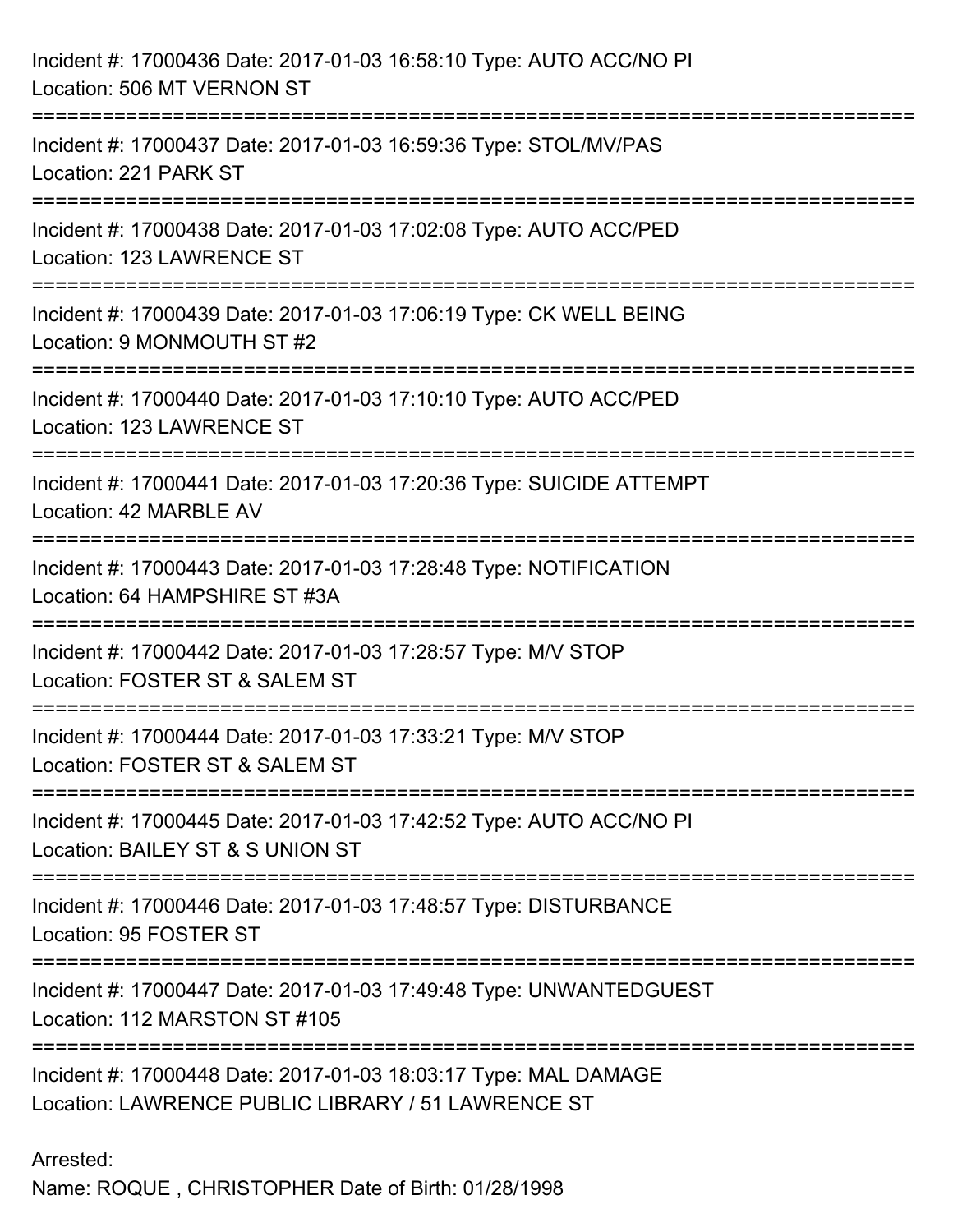LAWRENCE , MA Charges: LICENSE SUSPENDED, OP MV WITH c90 S23 LEAVE SCENE OF PROPERTY DAMAGE c90 S24 STOP FOR POLICE, FAIL c90 S25 UNREGISTERED MOTOR VEHICLE c90 S9 ATTACHING WRONG MV PLATES =========================================================================== Incident #: 17000449 Date: 2017-01-03 18:03:34 Type: STOL/MV/PAS Location: 273 S UNION ST =========================================================================== Incident #: 17000450 Date: 2017-01-03 18:06:22 Type: M/V STOP Location: MERRIMACK ST & S BROADWAY =========================================================================== Incident #: 17000451 Date: 2017-01-03 18:07:43 Type: CK WELL BEING Location: 9 SUMMER ST #S703 =========================================================================== Incident #: 17000452 Date: 2017-01-03 18:12:26 Type: SPECIAL CHECK Location: MARKET ST & S UNION ST =========================================================================== Incident #: 17000453 Date: 2017-01-03 18:14:41 Type: AUTO ACC/NO PI Location: HAMPSHIRE ST & PARK ST =========================================================================== Incident #: 17000454 Date: 2017-01-03 18:24:34 Type: B&E/MV/PAST Location: 10 KENDALL ST FL 1 =========================================================================== Incident #: 17000455 Date: 2017-01-03 18:35:46 Type: DOMESTIC/PAST Location: 375 LOWELL ST =========================================================================== Incident #: 17000456 Date: 2017-01-03 18:51:01 Type: M/V STOP Location: NEWTON ST & SALEM ST =========================================================================== Incident #: 17000457 Date: 2017-01-03 18:54:08 Type: SPECIAL CHECK Location: EVERETT ST & ROWE ST =========================================================================== Incident #: 17000458 Date: 2017-01-03 18:54:17 Type: ALARM/BURG Location: 1 INTERNATIONAL WY =========================================================================== Incident #: 17000459 Date: 2017-01-03 18:59:23 Type: M/V STOP Location: 67 WINTHROP AV =========================================================================== Incident #: 17000460 Date: 2017-01-03 19:02:19 Type: M/V STOP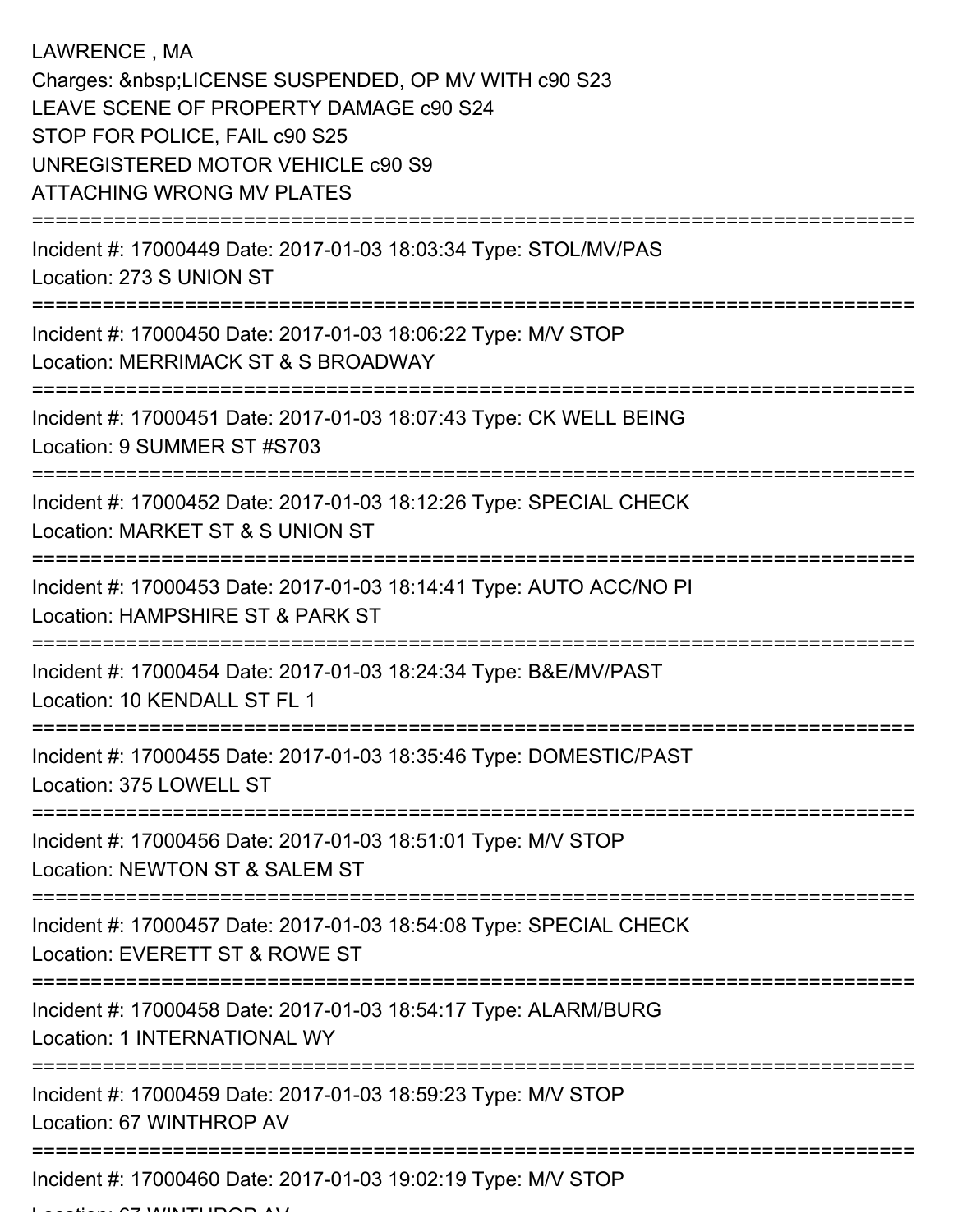| Incident #: 17000461 Date: 2017-01-03 19:16:07 Type: UNWANTEDGUEST<br>Location: 7 BRADFORD ST FL 2                                                                                                                                                                                                                                                                                                                           |
|------------------------------------------------------------------------------------------------------------------------------------------------------------------------------------------------------------------------------------------------------------------------------------------------------------------------------------------------------------------------------------------------------------------------------|
| Incident #: 17000462 Date: 2017-01-03 19:17:44 Type: ALARM/BURG<br>Location: 51 S CANAL ST                                                                                                                                                                                                                                                                                                                                   |
| Incident #: 17000463 Date: 2017-01-03 19:18:28 Type: LARCENY/PAST<br>Location: 9 BROADWAY                                                                                                                                                                                                                                                                                                                                    |
| Incident #: 17000464 Date: 2017-01-03 19:31:05 Type: AUTO ACC/PED<br>Location: 123 LAWRENCE ST                                                                                                                                                                                                                                                                                                                               |
| Incident #: 17000465 Date: 2017-01-03 19:34:24 Type: RECOV/STOL/MV<br>Location: 61 BRADFORD ST                                                                                                                                                                                                                                                                                                                               |
| Incident #: 17000466 Date: 2017-01-03 19:45:29 Type: INVEST CONT<br>Location: 110 SARATOGA ST                                                                                                                                                                                                                                                                                                                                |
| Incident #: 17000468 Date: 2017-01-03 19:51:49 Type: M/V STOP<br>Location: FRANKLIN ST & LOWELL ST                                                                                                                                                                                                                                                                                                                           |
| Incident #: 17000469 Date: 2017-01-03 19:54:16 Type: UNWANTEDGUEST<br>Location: 112 MARSTON ST                                                                                                                                                                                                                                                                                                                               |
| Incident #: 17000470 Date: 2017-01-03 20:24:55 Type: UNKNOWN PROB<br>Location: 220 MERRIMACK ST #518                                                                                                                                                                                                                                                                                                                         |
| Arrested:<br>Name: CADIZ, JONATHAN Date of Birth: 09/07/1992<br>Address: 126 BAILEY ST<br>LAWRENCE, MA<br>Charges: & nbsp; A&B WITH DANGEROUS WEAPON c265 S15A<br><b>ASSAULT TO MURDER c265 S15</b><br>FIREARM, CARRY WITHOUT LICENSE c269 S10<br>FIREARM, DISCHARGE WITHIN 500 FT OF BLDG c269 S12E<br>CARRYING A LOADED FIREARM WEAPON<br>A&B ON FAMILY / HOUSEHOLD MEMBER / INTIMATE PARTNE<br>UNL POSSESSION AMMO NO FID |
| Incident #: 17000471 Date: 2017-01-03 21:20:06 Type: AUTO ACC/NO PI                                                                                                                                                                                                                                                                                                                                                          |

Location: 231 BROADWAY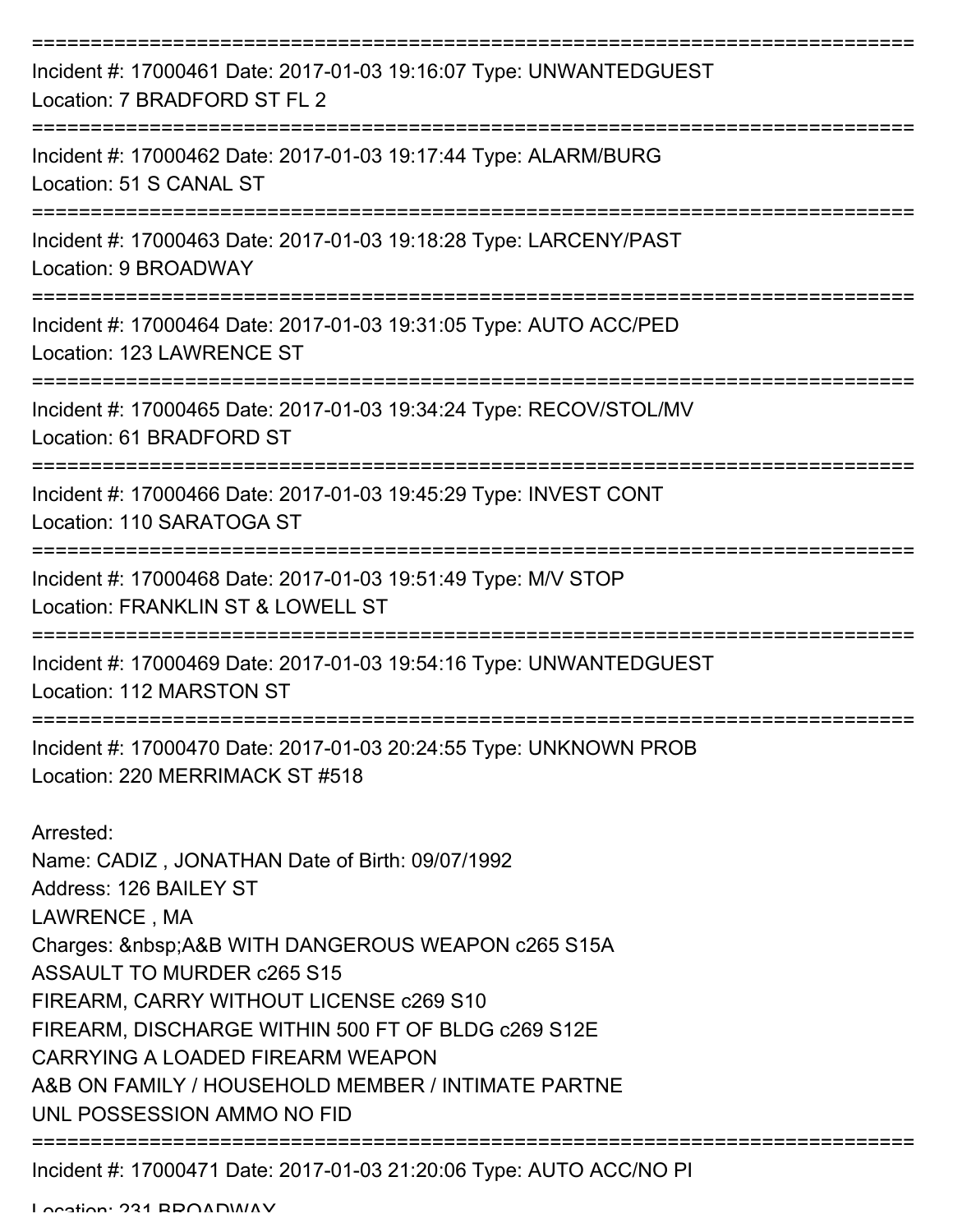| Incident #: 17000472 Date: 2017-01-03 21:26:56 Type: M/V STOP<br>Location: BERKELEY ST & JACKSON ST        |
|------------------------------------------------------------------------------------------------------------|
| Incident #: 17000473 Date: 2017-01-03 21:28:26 Type: SUS PERS/MV<br>Location: 101 OLIVE AV                 |
| Incident #: 17000474 Date: 2017-01-03 21:44:44 Type: M/V STOP<br>Location: 250 ANDOVER ST                  |
| Incident #: 17000475 Date: 2017-01-03 21:55:03 Type: SUS PERS/MV<br>Location: 239 ANDOVER ST               |
| Incident #: 17000476 Date: 2017-01-03 21:57:41 Type: M/V STOP<br>Location: CENTRAL BRIDGE / 0 MERRIMACK ST |
| Incident #: 17000477 Date: 2017-01-03 21:59:02 Type: M/V STOP<br>Location: BROADWAY & MANCHESTER ST        |
| Incident #: 17000478 Date: 2017-01-03 22:05:28 Type: STOL/MV/PAS<br>Location: 31 BROMFIELD ST              |
| Incident #: 17000479 Date: 2017-01-03 22:10:52 Type: FIGHT<br>Location: 56 WILLOW ST                       |
| Incident #: 17000480 Date: 2017-01-03 22:20:14 Type: SUS PERS/MV<br>Location: 16 ORCHARD ST                |
| Incident #: 17000481 Date: 2017-01-03 22:24:48 Type: HIT & RUN M/V<br>Location: 99 BRADFORD ST             |
| Incident #: 17000482 Date: 2017-01-03 22:36:14 Type: CK WELL BEING<br>Location: 320 S BROADWAY             |
| Incident #: 17000483 Date: 2017-01-03 22:41:27 Type: HIT & RUN M/V<br>Location: 14 SYLVESTER ST            |
| Incident #: 17000484 Date: 2017-01-03 22:48:57 Type: SUS PERS/MV<br>Location: 194 S BROADWAY               |
| Incident #: 17000485 Date: 2017-01-03 22:55:09 Type: LOUD NOISE<br>Location: 24 FOSTER ST                  |